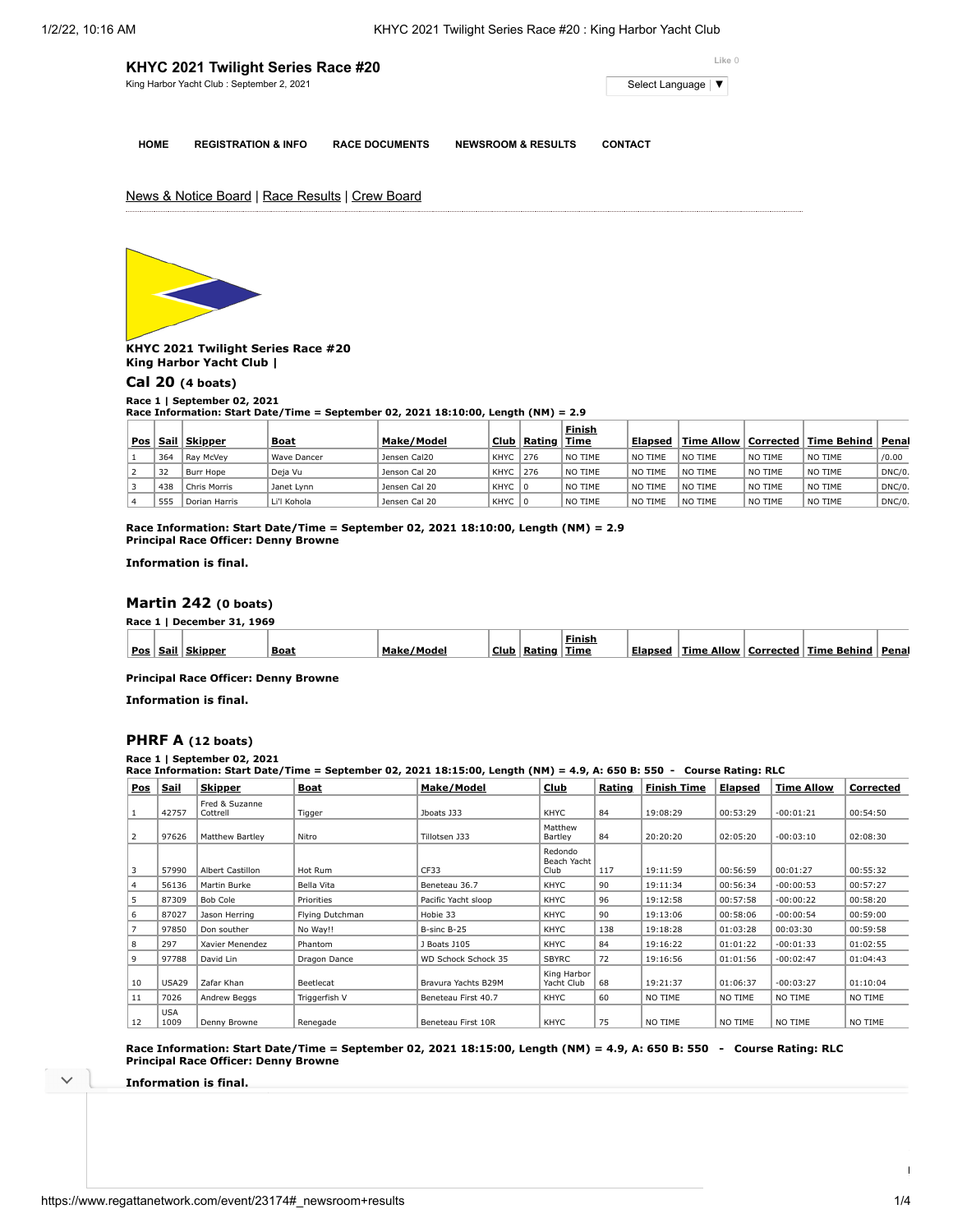#### **Principal Race Officer: Denny Browne**

### **Information is final.**

## **[V-Fleet](https://www.regattanetwork.com/clubmgmt/applet_race_scores_khyc.php?regatta_id=23174&race_num=1) (2 boats)**

#### **Race 1 | September 02, 2021**

**Race Information: Start Date/Time = September 02, 2021 18:05:00, Length (NM) = 3.9, A: 650 B: 550 - Course Rating: RLC**

| Pos | Sail  | <b>Skipper</b>                 | <b>Boat</b>        | Make/Model          | Club | Rating | Finish Time | Elapsed  | Time Allow | Corrected | Time Behind |
|-----|-------|--------------------------------|--------------------|---------------------|------|--------|-------------|----------|------------|-----------|-------------|
|     | 56384 | Michael Devine                 | MEIMI <sub>2</sub> | Columbia Challenger | KHYC | 275    | 18:56:15    | 00:51:15 | 00:10:52   | 00:40:23  | 00:00:00    |
|     | 27432 | John/Bob<br>Mitchell/Mackenzie | Oliver             | Schock Santana 27   | Khyc | 201    | 18:56:08    | 00:51:08 | 00:06:53   | 00:44:15  | 00:03:52    |

**Race Information: Start Date/Time = September 02, 2021 18:05:00, Length (NM) = 3.9, A: 650 B: 550 - Course Rating: RLC Principal Race Officer: Denny Browne**

## **Information is final.**

# **[H-Fleet](https://www.regattanetwork.com/clubmgmt/applet_race_scores_khyc.php?regatta_id=23174&race_num=1) (11 boats)**

**Race 1 | September 02, 2021**

**Race Information: Start Date/Time = September 02, 2021 18:05:00, Length (NM) = 4.3 - Course Rating: RLC**

| <b>Pos</b>     | Sail  | <b>Skipper</b>   | <b>Boat</b>   | Make/Model           | Club                            | Rating | <b>Finish Time</b> | <b>Elapsed</b> | <b>Time Allow</b> | Corrected | Time Be  |
|----------------|-------|------------------|---------------|----------------------|---------------------------------|--------|--------------------|----------------|-------------------|-----------|----------|
|                | none  | Michael Leighton | Oasis         | Islander 36          | PRYC                            | 430    | 18:55:57           | 00:50:57       | 00:30:49          | 00:20:08  | 00:00:00 |
| 2              | 36039 | Lucien Hall      | Coeur de Lion | New york NY 36       | Signal<br>hill<br>yacht<br>club | 402    | 18:54:38           | 00:49:38       | 00:28:49          | 00:20:49  | 00:00:41 |
| 3              | 7950  | Jerry Finnegan   | Celebrity     | Jensen Marine Cal 40 | <b>TPYC</b>                     | 381    | 18:53:27           | 00:48:27       | 00:27:18          | 00:21:09  | 00:01:01 |
| 4              | 123   | Marc Jacob       | Papillon      | Hunter 30 Hunter 30  | <b>NA</b>                       | 427    | 18:56:54           | 00:51:54       | 00:30:36          | 00:21:18  | 00:01:10 |
| 5              | 37764 | Rafael Fernandez | Nina          | Hunter 30 Sloop      | King<br>Harbor<br>Yacht<br>Club | 410    | 18:56:42           | 00:51:42       | 00:29:23          | 00:22:19  | 00:02:11 |
| 6              | 2201  | John Coye        | SLOOP JOHN B  | J Boats j/24         | Port<br>Royal YC                | 421    | 18:57:48           | 00:52:48       | 00:30:10          | 00:22:38  | 00:02:30 |
| $\overline{7}$ | 00000 | Kent Lowell      | GuacAmore     | Catalina 34          | King<br>Harbor<br>Yacht<br>Club | 461    | 19:00:59           | 00:55:59       | 00:33:02          | 00:22:57  | 00:02:49 |
| 8              | 523   | Jill Alstott     | Arrogante     | Jboat J24            | <b>RBYC</b>                     | 417    | NO TIME            | NO TIME        | NO TIME           | NO TIME   | NO TIME  |
| 9              | 1208  | Thomas Jett      | Blue Haven    | Catalina Catalina 34 | KHYC                            | 442    | NO TIME            | NO TIME        | NO TIME           | NO TIME   | NO TIME  |
| 10             | 7668  | <b>Bud Legg</b>  | Fini          | Alerion Express 28   | KHYC                            | 428    | NO TIME            | NO TIME        | NO TIME           | NO TIME   | NO TIME  |
| 11             | 5570  | Kenneth Blight   | Jubilee       | Catalina 30          | KHYC                            | 435    | NO TIME            | NO TIME        | NO TIME           | NO TIME   | NO TIME  |

#### **Race Information: Start Date/Time = September 02, 2021 18:05:00, Length (NM) = 4.3 - Course Rating: RLC Principal Race Officer: Denny Browne**

#### **Information is final.**

Registration Problems or Questions? [Visit our Support Desk](http://support.regattanetwork.com/) | [View Our Privacy Policy](https://www.regattanetwork.com/html/privacy.html)<br>[Powered by Regatta Network®](http://www.regattanetwork.com/) | Online Sailing Event Registration and Management Services.<br>© 2022 [Regatta Network](http://www.regattanetwork.com/), Inc. All Rights Reserved



 $\checkmark$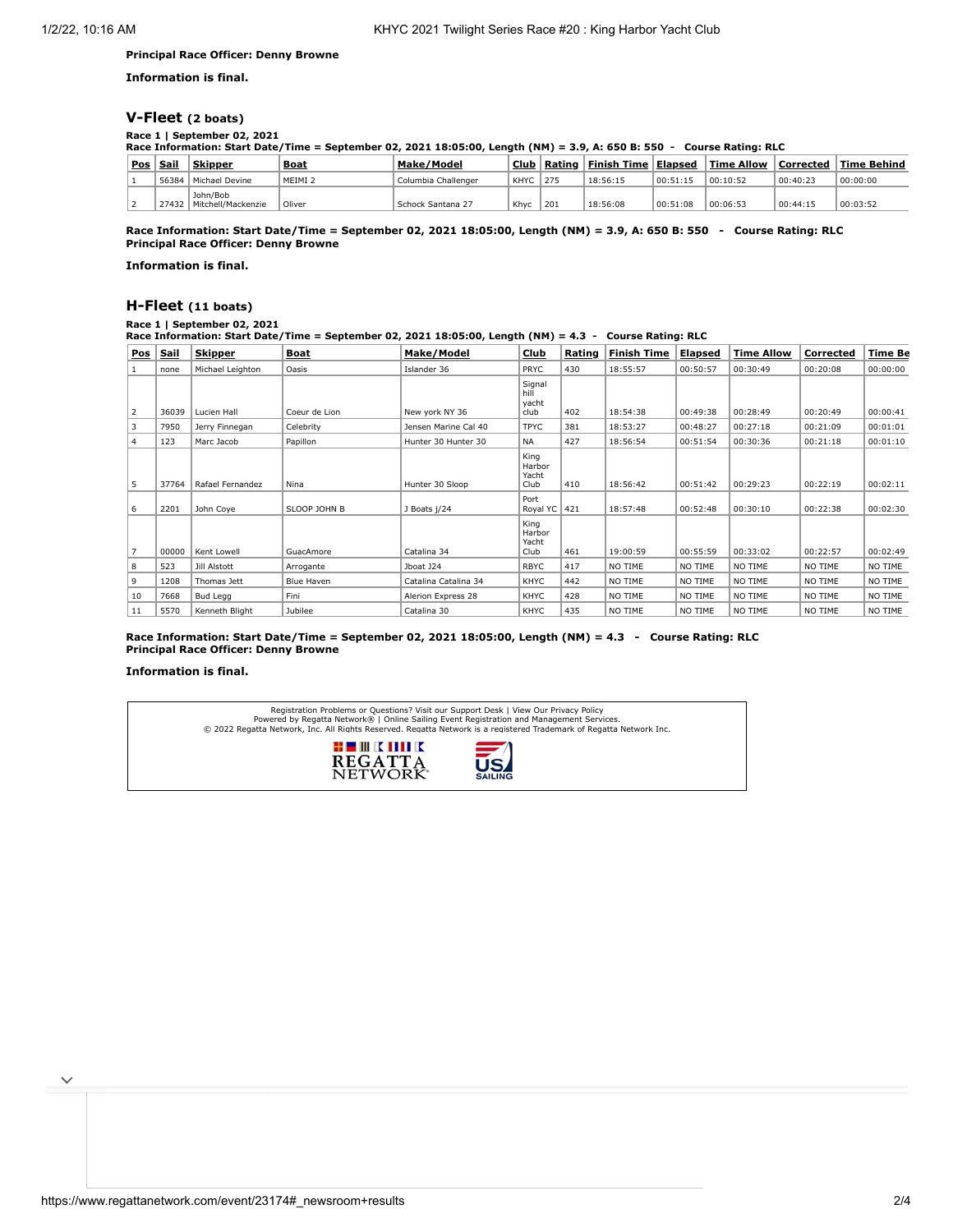$\checkmark$